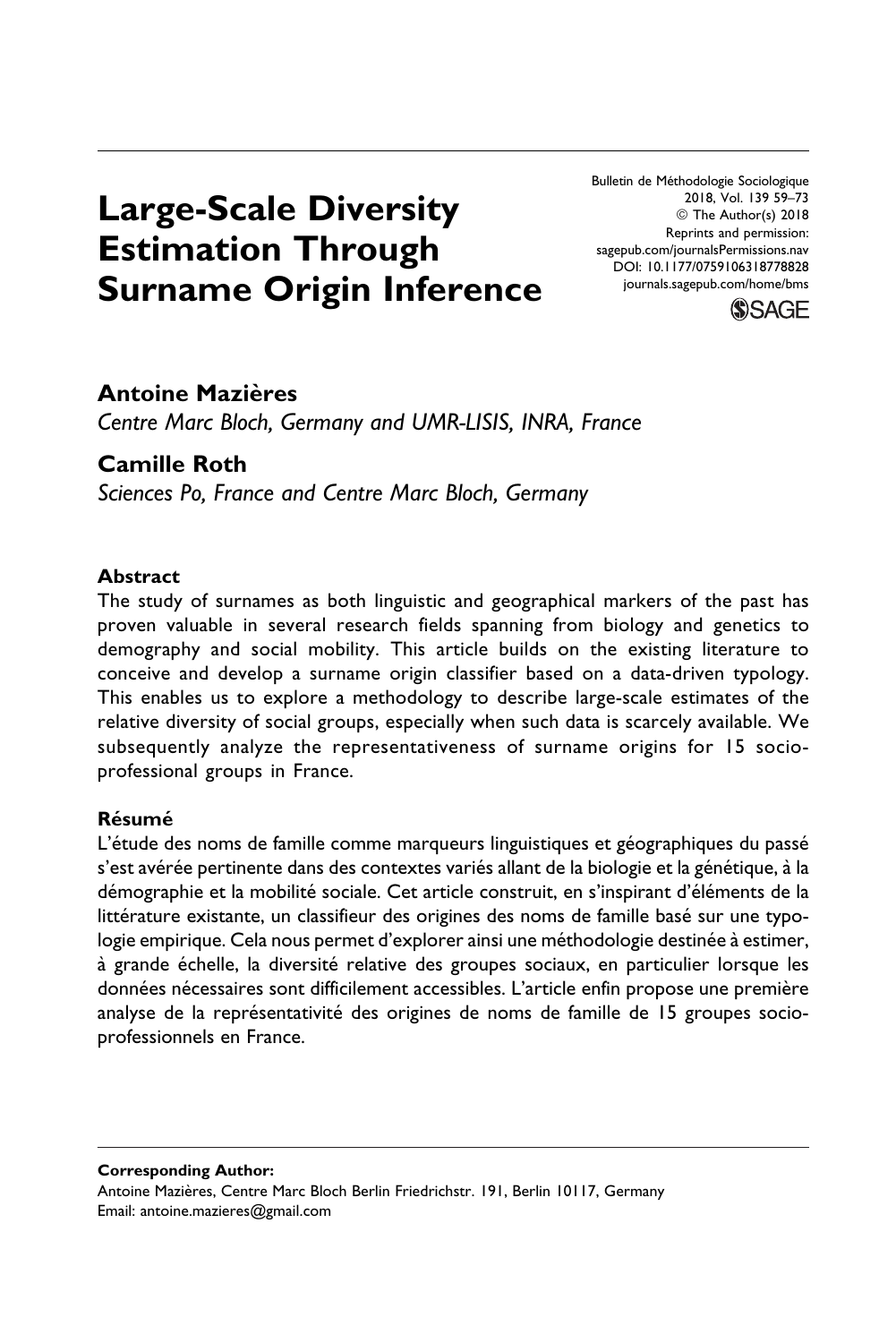### Keywords

Onomastics, machine learning, diversity, representativeness, geographical origins

### Mots clés

Onomastique, apprentissage machine, diversité, représentativité, origines géographiques

## Introduction

Surnames have the objective property of designating a path in the ancestry tree, up to a point in time and space where the name was first coined and made hereditary. While they are usually distant markers of a historical and geographical context, surnames still exhibit connections with present features and have thus been considered as a valuable proxy in population studies. For one, surnames correlate with genetic proximity within populations (Jobling, 2001; King et al., 2006; Lasker, 1985) and have been diversely used to analyze human population biology (Lasker, 1980), identify cohorts of ethnic minority patients in bio-medical studies (Choi et al., 1993; Polednak, 1993; Shah et al., 2010), improve research in genealogy (King and Jobling, 2009) or describe the migration rates of human populations (Piazza et al., 1987). Social sciences more recently made use of surnames to statistically and indirectly appraise the composition of populations in various situations (Mateos, 2007, 2014), including the demography of online (Chang et al., 2010; Mislove et al., 2011) and research (Wu et al., 2014) communities, or the history of social mobility (Clark, 2014; Güell et al., 2015). The purpose of the present article is twofold. First, it aims at assessing the possibility of building a general-purpose, worldwide surname origin classifier. Our approach combines elements which are already available in the literature, and endeavors at both enhancing the learning data quality and broadening the geographical breadth and universality of surname origin typology. Second, we use this classifier to show that, despite its limitations at the individual level, it nonetheless enables simple and pertinent applications to the estimation of representation biases in origins in populations where no such data is explicitly available. We further illustrate its potential relevance for discrimination studies by comparing surname origin distributions for various sets of occupational groups and exam candidates in France.

# Statistically Inferring a Surname Origin

### Surname Origin vs. Ethnicity

Our approach relies essentially on the notion of surname *origin* rather than ethnicity. Indeed, ethnicity is often defined (Barth, 1998; Tonkin et al., 2016; Weber, 1978) as a subjective feeling of membership to one or several groups or self-defined identities, composed of linguistic, national, regional and religious criteria. A quick glance at the present article's bibliography reveals how much the academic literature aimed at inferring information from surnames relies on ethnicity to put names and individuals into groups, and derive subsequent analyses.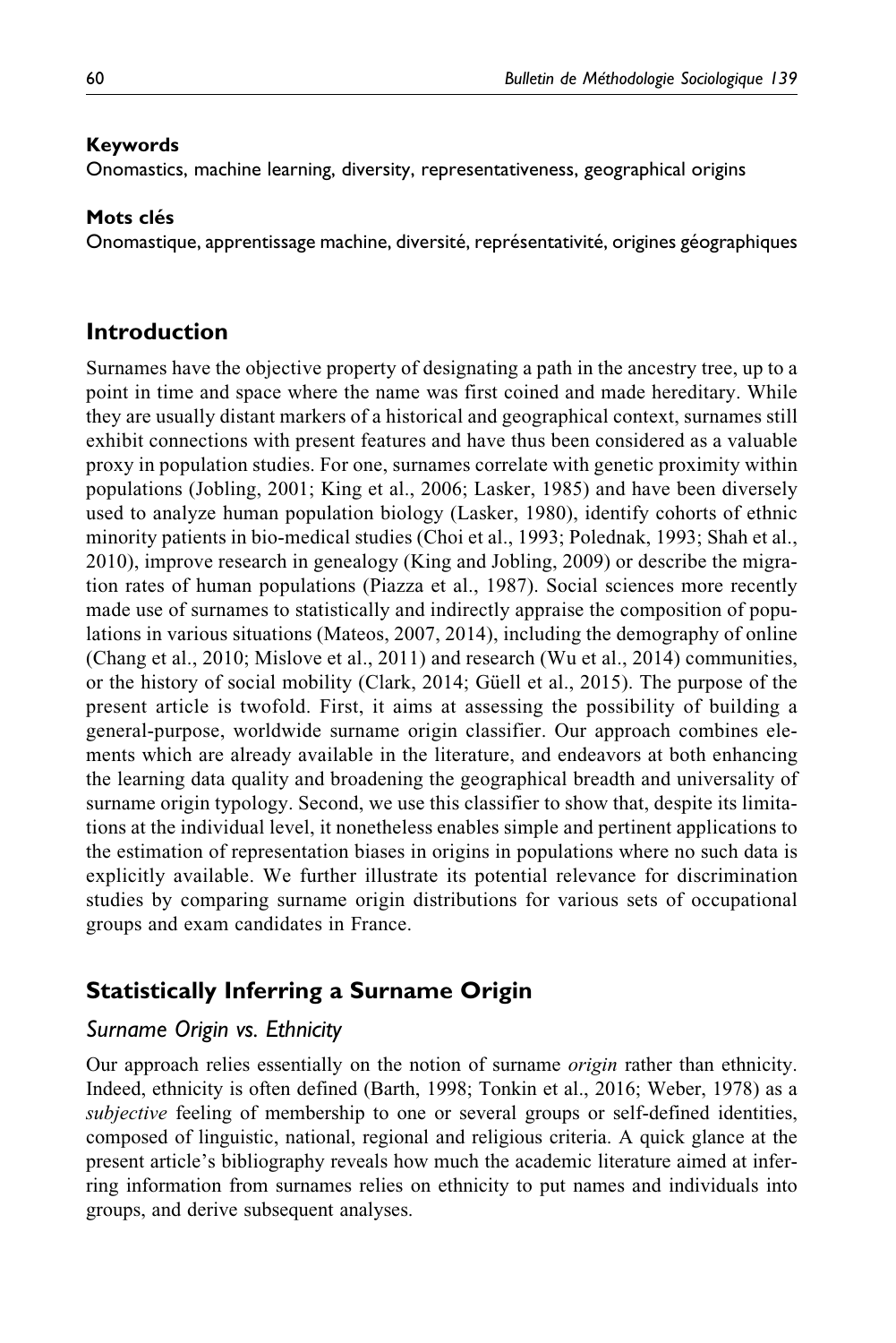By contrast, a surname objectively corresponds to a genealogical and traditionally patrilineal path whose origin coincides with the first appearance of this socially hereditary property in the family tree. These moments vary much from one region to another, spanning from about 5,000 years ago in China to less than a century ago in Turkey.

Over 20 generations, the unique path of a name is one among more than a million (for about double the ancestors). Thus, in a randomly mating population, i.e. without any kind of endogamy, this marker would assuredly carry extremely little information: given these figures, someone bearing a surname of a specific origin would not be more likely to exhibit characteristics found in other bearers of a surname of the same origin. However, the existence of a strong endogamy among humans – albeit probably decreasing (Rosenfeld, 2008) – entails a correlation between surnames and the preferences that characterize this endogamy: geographical proximity, social and economic status, languages, political, genetic, regional and religious criteria. Put simply, as a result of, say, geographical endogamy, the correlation between the geographical origins of the father and the mother of a person induces a correlation between the geographical origins of their surnames, whereby the father name partly informs on the geographical origin of the mother. This phenomenon is likely the common cause behind the significance of the results found in the above-cited studies.

With this in mind, ethnicity appears as a potentially uncertain detour through a context-dependent and highly subjective matter, while the reference to an origin offers a more objective description of the variations in features extracted from surnames. To speak of origins nonetheless demands that we make a decision on how we partition the world into distinct regions. At the very low level, to make matters simple and comparable, we first decided to use the present-day list of countries, acknowledging that no spatial or temporal partition of the world would be likely to take into account the wide diversity of overlaps between territories and populations at various points in time.

### Crafting the Learning Data

How could we, humans, be able to form an intuition on the origin of some surnames? If one has never encountered the name 'Toriyama', one might still correctly make a guess on its Japanese origin, for instance because of the way it sounds when being pronounced, or the pattern of letter ordering. This admittedly hints at the existence of a second, closely-related proxy: surnames were originally coined (and have also been modified) by speakers belonging to a given linguistic space. Some structural and recurrent linguistic properties are more likely to be found in surnames of the same origin.

Thus, we aim at creating a classifier able to infer sufficiently well the probable origin of a surname from its spelling. To take a simple example, the distribution of letters in a text usually yields a good prediction of its language, assuming sufficiently many words and prior knowledge of empirical distributions for a set of languages. While it would be ambitious to expect a decent precision from surname single letter distributions, the use of subsets of letters, including morphemes, appears much more promising. To define *learning features*, we thus decompose all surnames into various subsets of letters of size n, or "n-grams". This eventually constitutes the feature set for the whole dataset. We then describe a given surname by its distribution on these features.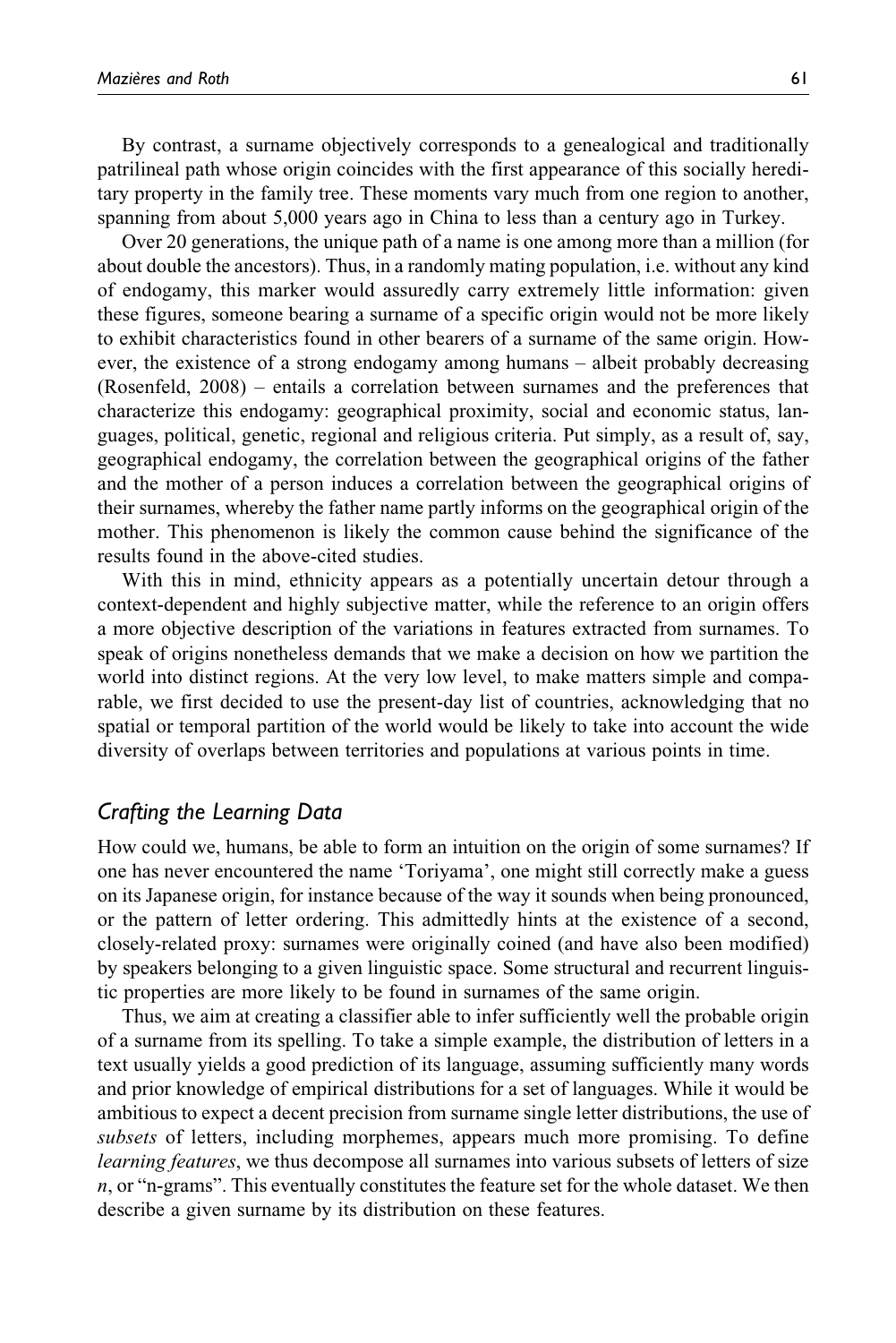Building a statistical model able to reproduce the above intuition at large scale for all origins means that we must first fit the model by using a large and diversified number of surnames labeled with their origins, or training dataset. To gather such learning examples, previous works relied on a variety of explicitly labeled sources including census data (Mislove et al., 2011), Olympic Games participant records (Lee et al., 2017), phone books (Mateos, 2014) or even Wikipedia data (Amberkar, 2009).

Another study used the PubMed search engine to extract scientific bibliographical records (Torvil and Agarwal, 2016). We follow a similar approach since this open data source<sup>1</sup> enables easy reproducibility of our research and provides an extensive volume of references with more than 25 million publications. For each record, we extracted author surnames and their affiliations when they were related to one of the 176 countries of the Natural Earth dataset.<sup>2</sup>

We assume that surnames whose affiliation distribution is heavily peaked for a given country are more likely to originate from that country. However, using PubMed data suffers from several biases, among which:

- $\bullet$  The increased nomadism of the scientific population, lowering the quality of the affiliation as a reliable origin.
- $\bullet$  The heterogeneous academic activity of countries, over-sampling the most productive ones at the expense of others.
- $\bullet$  The potential bias of medical publication databases in favor of Anglo-Saxon publication venues (Nieminen and Isohanni, 1999), under-sampling the rest of the world.

A first obvious step for counterbalancing these biases consists in considering surname frequencies, i.e. normalizing surname occurrences in a given country by the total number of occurrences for that country. Then, in an effort to restrain our training dataset to true positives, we use a measure of statistical dispersion, the Herfindahl–Hirschman Index (HHI) (Herfindahl, 1950; Hirschman, 1945), to identify names whose presence is highly concentrated in one country only. We request a HHI of at least 0.8 as well as a maximal frequency over all countries of at least 0.0001%. Even though this method eliminates some of the most common names, for they are susceptible to have spread all over the world, it narrows our focus to a set of about 650k surnames which we call "core names" and which we assign to the country where frequency is maximal.

# A Data-Driven Typology of Surname Origins

Nonetheless, the number of these core names remains unevenly distributed across countries, partly as a result of the above-mentioned under-sampling. It goes from 163 names for Montenegro to 41k names for Spain, with an overall average of 5,145. Before training our model, we thus need to introduce coarser categories to achieve a minimal significance for each geographic area.

Keeping in mind the eventual goal of appraising over- and under-representation of origins in socio-professional groups, we conservatively decide to categorize countries into a relatively small number of world regions. To do so, we first cluster countries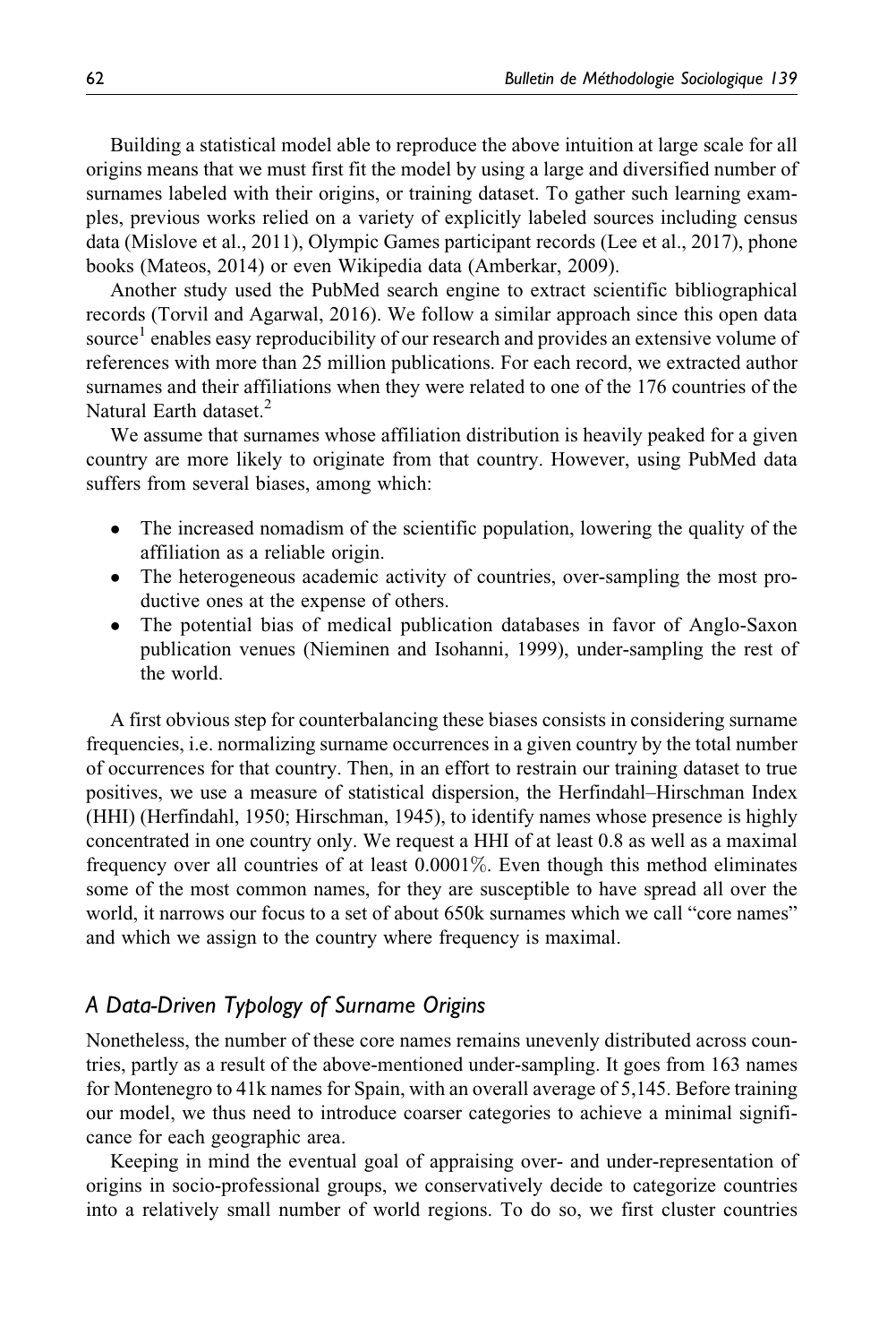according to the training features. More precisely, we created a large "country/n-gram" matrix whose rows are countries and columns are n-grams of core names: a cell indicates the frequency of a given n-gram among the core names of a given country. We then performed hierarchical clustering on this matrix using Ward linkage (Ward, 1963). This yields the dendrogram shown in Figure 1 from which we may extract 7 rough categories of surname origins. We concretely aggregate countries by following the dendrogram in a monotonous manner from the bottom to the top while avoiding to merge categories belonging to strongly unrelated geographical areas. This process creates what appears to be an interpretable regionalization of the world at the cost of a very limited number of inconsistencies.

We re-label the original 'surname-country' associations according to these clusters. We eventually train a classifier on this new 'surname-world region' dataset, using the same learning features. Broadly, a classifier is a model (and, in practice, a function) which takes as inputs the learning features for a given observation (in our case, a surname and its letter subsets) and outputs a guessed label (in our case, an origin under the form of a world region).

The state of the art features a variety of methods such as Hidden Markov Models (HMM) and decision trees (Ambekar et al., 2009), recurrent neural networks (Lee et al., 2017) or logistic regressions (Torvik and Agarwal, 2016). We focus on one of the most classical classifiers, called Naive Bayes, which in our case yielded the best overall results among a variety of other traditional approaches available in the Scikit-learn (Pedregosa et al., 2011), the python classification algorithm library we used.<sup>3</sup> Naive Bayes is a simple classifying technique consisting in estimating the probability that an object belongs to a certain class given a set of observed features. It applies the Bayes theorem on the probabilities that surnames exhibit certain features knowing that they belong to some origin. It additionally relies on the assumption that these features are statistically independent, i.e. the contributions of each of these features to the target probability are independent from one another, hence the 'naive' qualification. In practice, we train the model on about 85% of the core name dataset while keeping aside about 15% of the core name dataset to evaluate model performance.

Classification performance is shown in Table 1 and is expressed in terms of precision and recall, along with the corresponding set sizes. For instance, the model achieves a precision of 61% for Asian and a recall of 77%, meaning that 61% of names guessed as 'Asian' belong to the Asian cluster, while 77% of names belonging to the Asian cluster are correctly guessed (recalled by the model) as 'Asian'. Success differs significantly from one class to another, with very satisfying results for the Central/South European and Slavic clusters and quite moderate performance for the African cluster. How much of this error is due to the lack of academic data in certain areas or the difficulty to identify pattern in surnames of a specific area is yet to be determined.

Notwithstanding, since we are interested in comparing the over- and underrepresentation of surname origins *between* two socio-professional populations of a given country, we contend that this type of error does not significantly jeopardize our aim. We first postulate that classification errors for a given surname origin remain homogeneous from one dataset to the other, i.e. that the names of a given origin are globally going to be classified (and misclassified) with the same success in both datasets. In other words,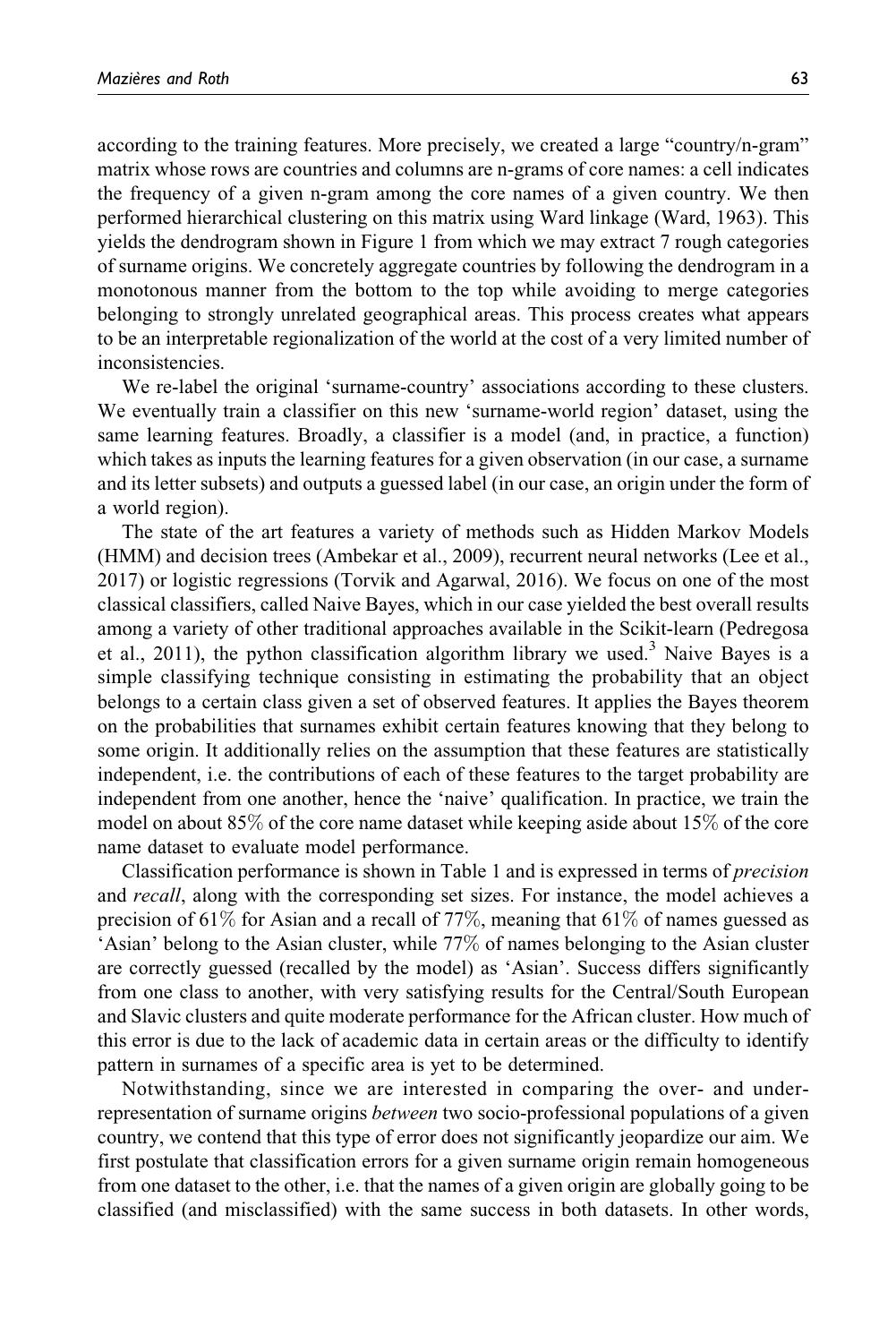

Figure 1. Cluster of surname origins. Countries marked by a star  $(*)$  are interpreted as misclassified and reassigned in the following manner: Philippines, Japan and Indonesia are reassigned to the Asian cluster; Ethiopia to Africa; Papua New Guinea , Madagascar, Jamaica, Chad and Armenia are deleted from the dataset as they represented a very low number of initial observations.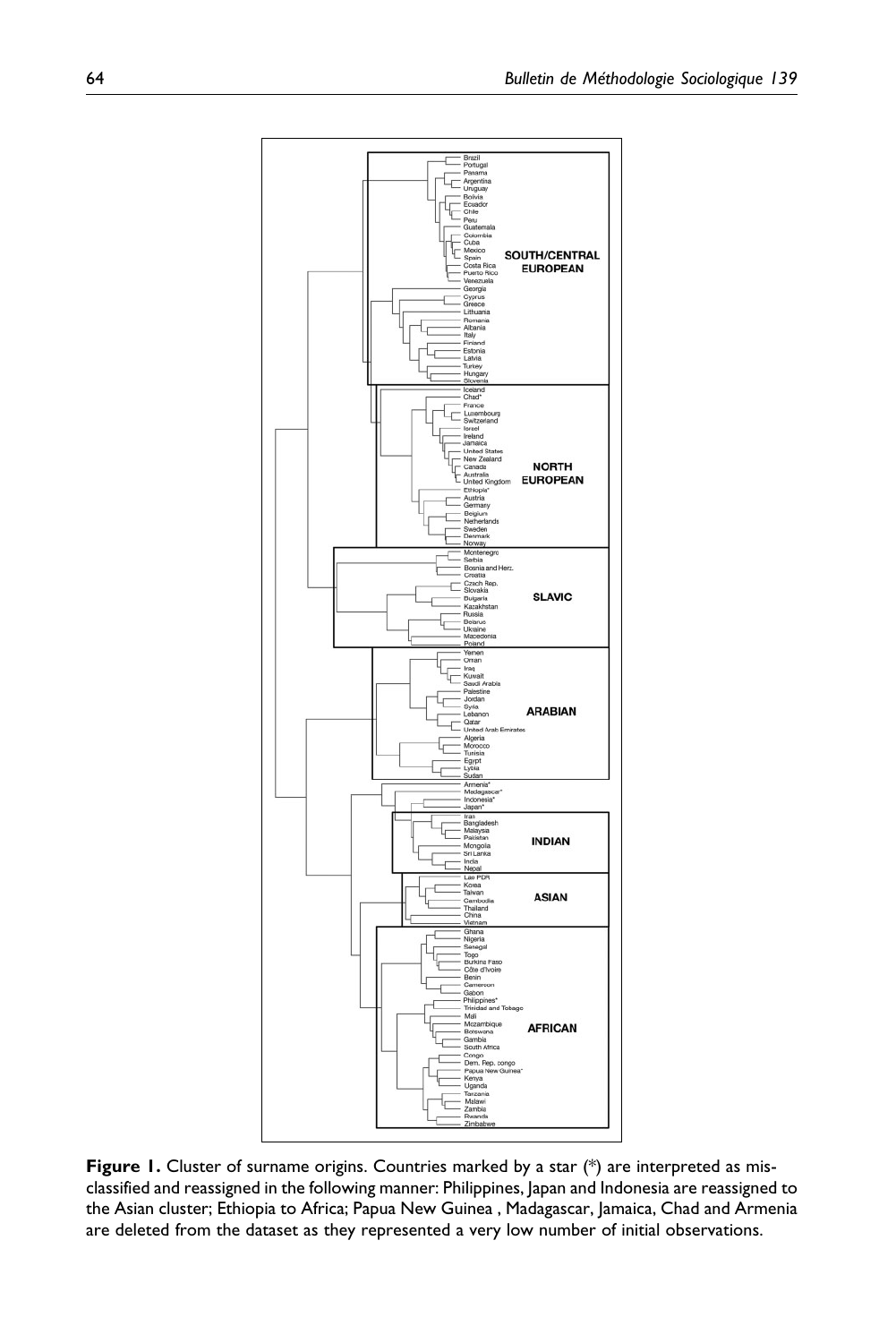|             |         | Core names | Class, Perf. |        |
|-------------|---------|------------|--------------|--------|
| Cluster     | Total   | Evaluation | Precision    | Recall |
| African     | 30 748  | 4 5 2 9    | 0.43         | 0.61   |
| Arabian     | 31 272  | 4 5 9 6    | 0.52         | 0.72   |
| Asian       | 44 658  | 6 7 5 4    | 0.61         | 0.77   |
| CS-European | 189 624 | 28 6 68    | 0.81         | 0.71   |
| Indian      | 68 145  | 10 067     | 0.63         | 0.72   |
| N-European  | 216 465 | 32 469     | 0.78         | 0.62   |
| Slavic      | 65 259  | 9843       | 0.64         | 0.84   |
| Total       | 646 171 | 96926      |              |        |

Table 1. Number of core names (totals, while around 15% are used for the evaluation) and classifier performances for each cluster in terms of precision and recall

irrespective of their proportion within a given dataset, we assume that all surnames of, say, Indian origin, will be as often correctly recalled by our algorithm as Indian in all datasets, i.e. 71.8% of the time (and errors will be distributed across other origins in similar proportions for all datasets). Put differently, we suppose that names which pose inference problems w.r.t. our model are roughly distributed homogeneously and are not biased across datasets (for example, if 'Toriyama' is misclassified, we assume that it is no more or less present among Asian names in one dataset than in another one).

We nonetheless have to consider that classification errors vary across origins. This is shown by the confusion matrix on Table 2. Here, names of Arabian origin are guessed as Asian 2.46% of the time, while it is about 7.04% for names of African origin. Even if the above assumption enables us to use the same confusion matrix for all datasets, we still have to adjust guesses knowing that the algorithm exhibits some propensity to over-/ under-estimate depending on the origin. In other words, knowing that a proportion of names which *actually* belong to a given origin are *guessed* as belonging to another origin, we correct guesses to infer back the probability of actual origin for a given guess P (actual  $=$  j |guessed  $=$  i). In practice, we multiply guessed numbers of surname origins by this probability which we extract from  $C$  by Bayesian inference.<sup>4</sup>

# Estimating Origin-Based Discrimination in France

## Datasets and Estimation Methodology

We now illustrate the method on 15 datasets representing various areas of French society (see Table 3). Three datasets are linked to political functions (Mayors, Parliament Members and Senators), five of them represent various types of occupations (Pharmacists, Lawyers, Accountants, Veterinarians, Researchers), and six are made of lists of candidates to various state exams (*Brevet, Baccalauréat*, BEP, CAP, BTS, Professional Baccalaure<sup>at</sup>). The *Ecole Polytechnique* dataset lists students at one of the most highlyranked engineering schools in France.

From the list of surnames of each dataset, we apply the classifier to obtain vectors of values representing the guessed distributions of surname origins according to our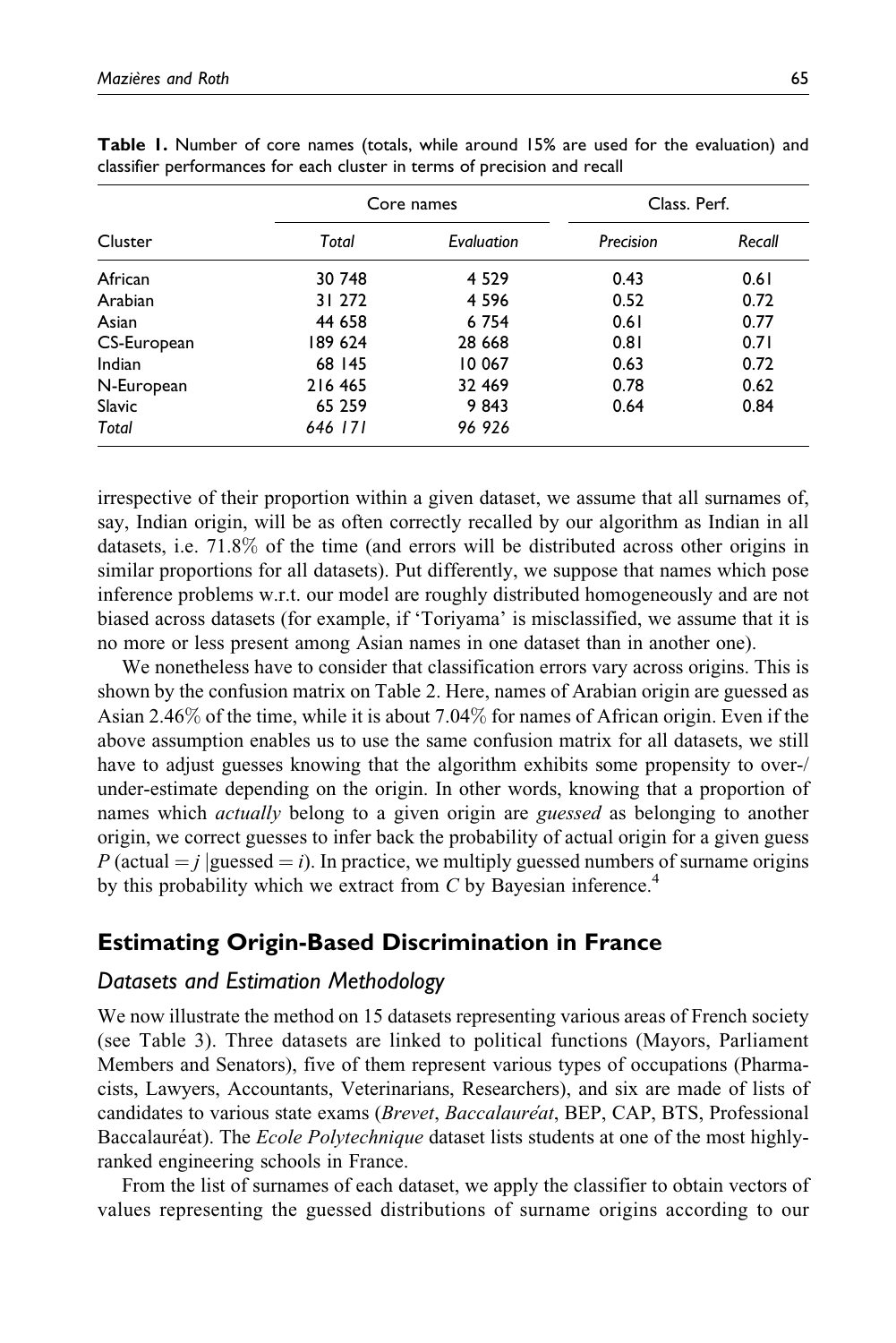| Guessed<br>origin | Actual origin |         |       |            |        |           |        |
|-------------------|---------------|---------|-------|------------|--------|-----------|--------|
|                   | African       | Arabian | Asian | <b>CSE</b> | Indian | <b>NE</b> | Slavic |
| African           | 2763          | 165     | 381   | 1081       | 460    | 44        | 157    |
| %                 | 61.0          | 3.59    | 5.64  | 3.77       | 4.60   | 4.44      | 1.60   |
| Arabian           | 159           | 3292    | 84    | 577        | 598    | 1549      | 77     |
| %                 | 3.51          | 71.6    | 1.24  | 2.01       | 5.94   | 4.77      | 0.78   |
| Asian             | 319           | 113     | 5200  | 831        | 716    | 1147      | 174    |
| %                 | 7.04          | 2.46    | 77.0  | 2.90       | 7.11   | 3.53      | 1.77   |
| CS-European       | 258           | 128     | 274   | 20364      | 299    | 3535      | 324    |
| ℅                 | 5.70          | 2.79    | 4.06  | 71.0       | 2.97   | 10.9      | 3.29   |
| Indian            | 273           | 487     | 420   | 991        | 7226   | 1862      | 9      |
| %                 | 6.03          | 10.6    | 6.22  | 3.46       | 71.8   | 5.73      | 1.94   |
| N-European        | 643           | 35 I    | 315   | 3254       | 609    | 20183     | 670    |
| ℅                 | 14.2          | 7.64    | 4.66  | 11.4       | 6.05   | 62.2      | 6.81   |
| Slavic            | 114           | 60      | 80    | 1570       | 159    | 2752      | 8250   |
| %                 | 2.52          | 1.31    | 1.18  | 5.48       | 1.58   | 8.48      | 83.8   |
|                   | 4529          | 4596    | 6754  | 28668      | 10067  | 32469     | 9843   |
|                   | 100           | 100     | 100   | 100        | 100    | 100       | 100    |

Table 2. Confusion matrix C. This matrix shows the number of names from the evaluation sets (see Table 1) of an actual origin (in Columns) which are guessed as belonging to a given origin (in rows). The first sub row indicates total numbers, the second sub row refers to proportions within an actual origin

typology. Note that this approach works by construction at the level of groups and may not be used at the level of individuals: to take an example from a distinct context, if we know that the given name 'Camille' is about 80% of the time a female name, we are not able to draw a precise conclusion on the gender of a given Camille, while we can say that a group of 100 Camille is likely to be around 80% female.

In order to show how the diversity in terms of surname origins of certain subgroups of the population departs from that of a common reference point, we rather focus on datasetto-dataset comparisons rather than raw distributions. In other words, comparing surname origin distribution across datasets enables us to assess the extent and magnitude of the divergence in the representativeness of groups of people with a given surname origin and, more broadly, the fact that some datasets and some origins exhibit the same pattern of divergence, likely indicative of similar underlying processes. There is no public and unbiased source of data which covers surnames of the French population in order to perform such comparisons. Therefore, we chose the *Brevet* dataset as a point of comparison since it represents the most widely passed exam in France and therefore, a wide sample of people who lived in France and were generally aged 14–15 as of 2008, hence 23–24 as of 2017. As such, it is also likely to exhibit a bias towards younger people.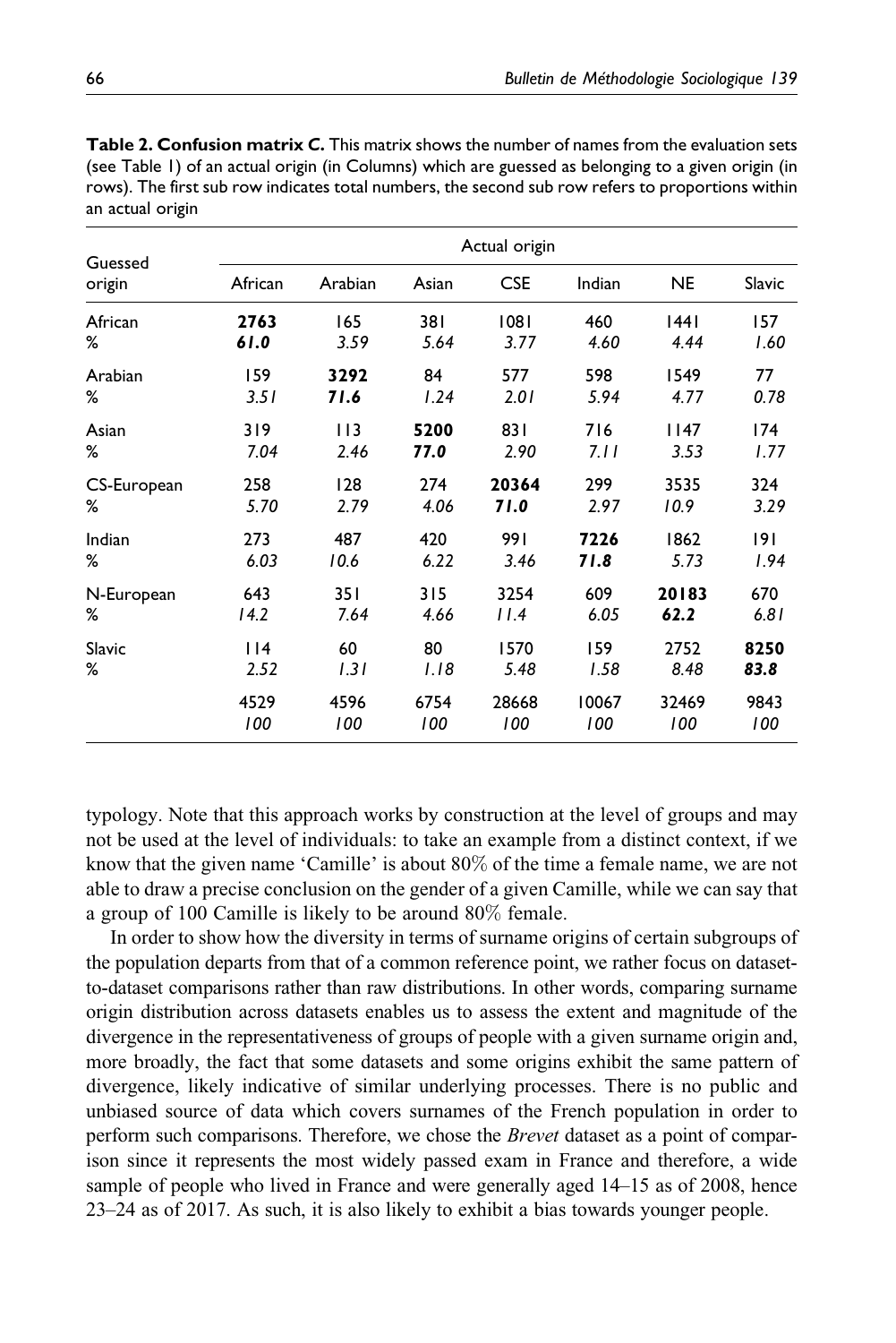| Name                                | List of Surnames of all                                                                               | Nb. Obs. |
|-------------------------------------|-------------------------------------------------------------------------------------------------------|----------|
| <b>Brevet</b>                       | Candidates to Diplôme national du brevet in 2008 <sup>5</sup>                                         | 562,952  |
| Baccalauréat                        | Candidates to the nationwide Baccalauréat (général and technologi-<br>que) in 2008                    | 435,645  |
| <b>BEP</b>                          | Candidates to Brevet d'Etudes Professionnelles in 2008                                                | 116,814  |
| <b>CAP</b>                          | Candidates to Certificat d'aptitude professionnelle in 2008                                           | 98,364   |
| <b>BTS</b>                          | Candidates to Brevet de technicien supérieur in 2008                                                  | 87,917   |
| Professional<br><b>Baccalauréat</b> | Candidates to Baccalauréat professionnel in 2008                                                      | 80,672   |
| Pharmacists                         | Pharmacists registered in their Ordre professionnel in 2017 <sup>6</sup>                              | 73,422   |
| Mayors                              | Mayors of French cities (communes) in 2014 <sup>7</sup>                                               | 36,628   |
| Parisian lawyers                    | Layers registered in the Parisian bar association in 2017 <sup>8</sup>                                | 32,021   |
| Ecole Polytechnique                 | Students at Ecole polytechnique (1958-2016) <sup>9</sup>                                              | 23,058   |
| Accountants                         | Accountants registered in their ordre professionnel in 2017 <sup>10</sup>                             | 20,946   |
| Veterinarians                       | Veterinary physicians registered in their ordre professionnel in<br>$2017$ <sup><math>11</math></sup> | 15,710   |
| Researchers                         | Researchers at the Centre national de la recherche scientifique in<br>$2017^{12}$                     | 12,657   |
| Parliament<br><b>Members</b>        | Parliament members of Assemblée nationale (1958-2016) <sup>13</sup>                                   | 8,326    |
| Senators                            | Senators of the French Fifth Republic (1958-2017) <sup>14</sup>                                       | 1.710    |

Table 3. List of datasets along with the corresponding numbers of observations

Simply calculating the ratio between each target dataset and *Brevet* yields the results shown in Figure 2, which enables the observation of several profiles of representativeness among the datasets described in Table 3. As such, values higher (resp. lower) than 1 correspond to surname origins which are over-represented (resp. under-represented) compared with their presence in *Brevet* (logically, *Brevet* exhibits a flat profile where all origins have a ratio of 1). Of course, these ratios do not render the fact that some categories are significantly more populated than others: this is typically the case for 'North European', which is the most common surname origin found in these French datasets. As a result, large under- or over-representation of less populated categories may have a relatively marginal effect on the over- or under-representation of the most populated category. The graphs of Figure 2 should be read with this provision in mind: because of their sheer presence in all datasets, North European surnames ratio are often grouped around 1, while other categories may vary significantly below or above 1. In other words, these ratios tend to emphasize the over- or under-representation of minority categories, rather than the strong presence of the majority category – this can prove useful in the context of discrimination studies.

Besides, datasets and origins can be grouped according to the similarity of their divergence profiles, using for instance a simple hierarchical clustering based on the Canberra distance. Graphs in Figure 2 have been organized according to this proximity in order to display and emphasize datasets or origins behaving in a comparable manner.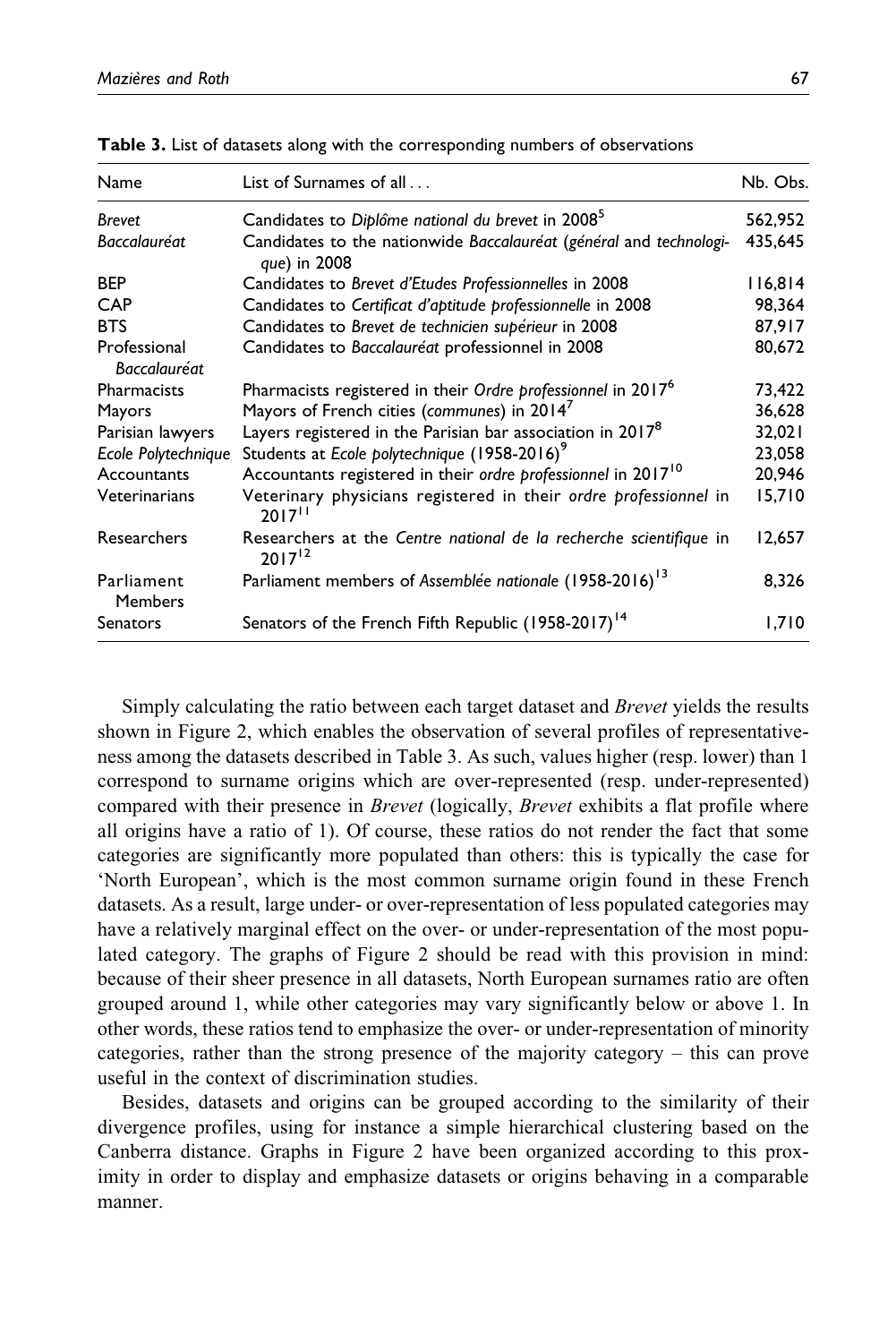

Figure 2. Over-/under-representation of surname origins among all datasets. Each graph shows the ratios between the target dataset and the reference dataset (Brevet) for each origin category. A logarithmic scale is used to depict equivalent over- or under-representation ratios at equal distance from the  $y=1$  reference line.

## Preliminary Results: Observations

While we do not aim at discussing in detail the implications of such and such bias in some dataset, we may emphasize a few trends to illustrate the interpretation of the results.

All elective political functions (Mayors, Parliament Members and Senators) together with Veterinarians, exhibit a marked over-representation of Northern European surnames. On the other hand under-representation, when it appears in these four datasets, is much more pregnant than in other datasets. It is actually spread among the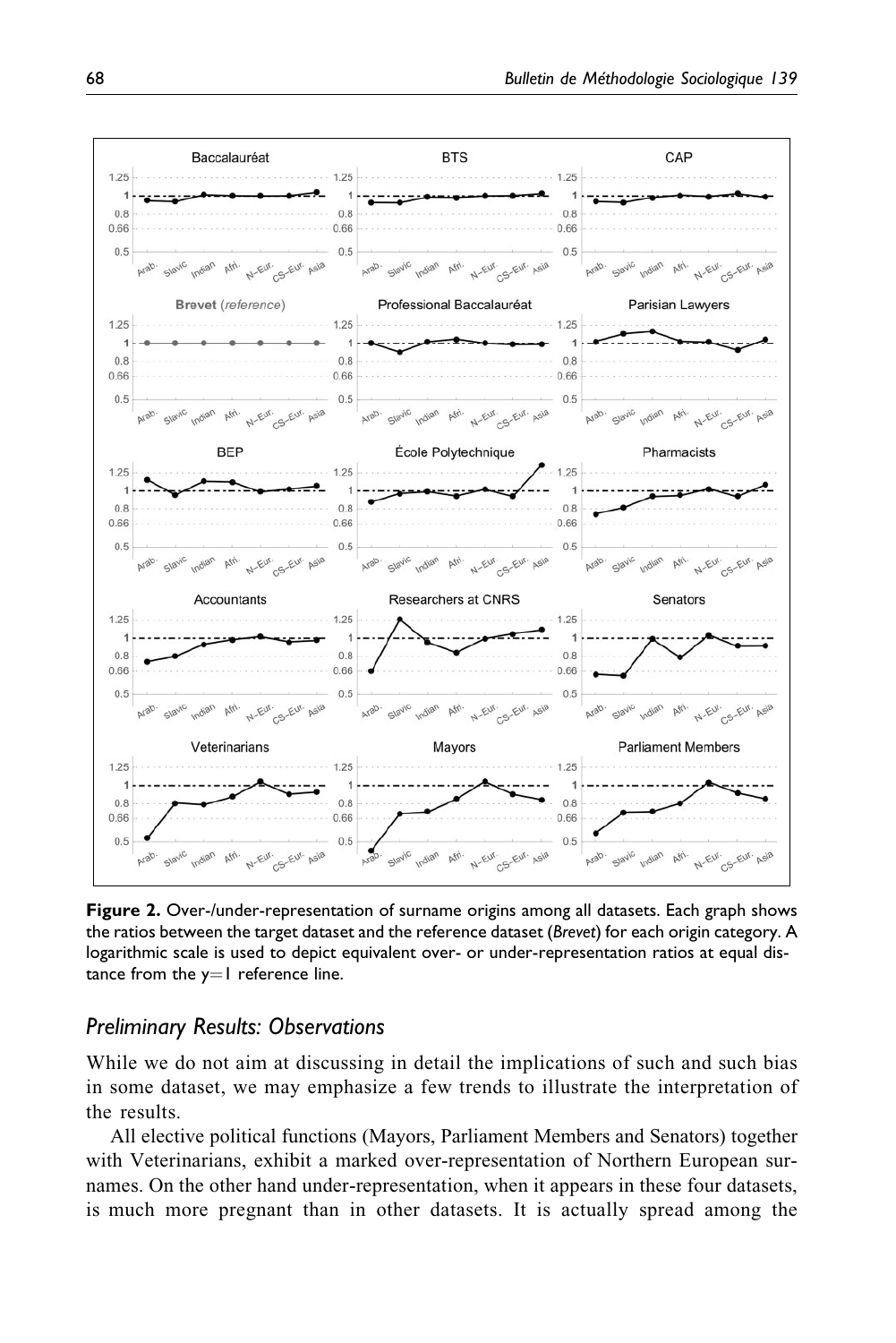remaining origins by following a comparable pattern across all four datasets, with Arabian names being the most significantly affected, closely followed by Slavic, Indian and African surnames.

State exams show an overall smoother profile, with *Baccalaure*'at, BTS and CAP having the almost exact same distributions while professional *Baccalaure*'at and BEP display slightly different configurations. Interestingly, some datasets exhibit specific over-representation peaks for a single surname origin, such as Asian for Ecole Polytechnique and Slavic for Researchers.

Some additional patterns emerge by examining these results along origins rather than datasets. For one, the under-representation of Arabian names is constant across all datasets, to the exception of BEP. Surnames of Asian origin are generally underrepresented in elective functions, while their strongest over-representation occurs for two groups related to higher education, Ecole Polytechnique and Researchers. As said above, North European surnames represent, in absolute numbers, the bulk of inferred origins. Their representativeness is generally close to 1, indicating no remarkable relative variation across datasets, from Brevet to Parliament Members, even though the ratio rises slightly above 1 for the last four datasets, possibly as a result of the strong underrepresentation of other origins.

### Contribution Scope and Future Work

There is an undefined leap between the statistical observation of representativeness and fairness, between under-representation and discrimination and between overrepresentation and privilege. For instance, while we can say that a discrimination often implies an under-representation, the inverse is not necessarily true (Jobard and Nevanen, 2007) and discrimination is usually evaluated on multiple complementary dimensions (Delattre et al., 2013), both qualitative and quantitative. Moreover, our method does not yet take into account other socio-demographic variables to control for the existence of common causes to the results. This would make it possible to say that, for instance, there is more of such surname origin in a given dataset because such origin is over-represented in such socio-demographic segment, which is itself over-represented in the population of the said dataset. Taking for example the most under-represented case in our results – mayors with Arabian surnames – one may conclude that it illustrates a well-known discrimination in France (Cediey and Foroni, 2007; Foroni et al., 2016) towards people of Arabian origins in elective functions. However, it is unclear how much of this ratio may be explained by discrimination or, for instance, by an uneven geographical presence of a given group of immigrants, or descendants thereof (Brutel, 2016).

The results presented here should be further examined and perhaps challenged both for their statistical significance and historical relevance. In this respect, our article simply acknowledges that the study of representativeness is part of discrimination studies, whereby methods for large-scale estimation of the former contribute to the latter. Our results could be nuanced with expertise of the demography of each socio-professional group considered here together with in-depth knowledge of the history of colonization and immigration in France (Beauchemin et al., 2016).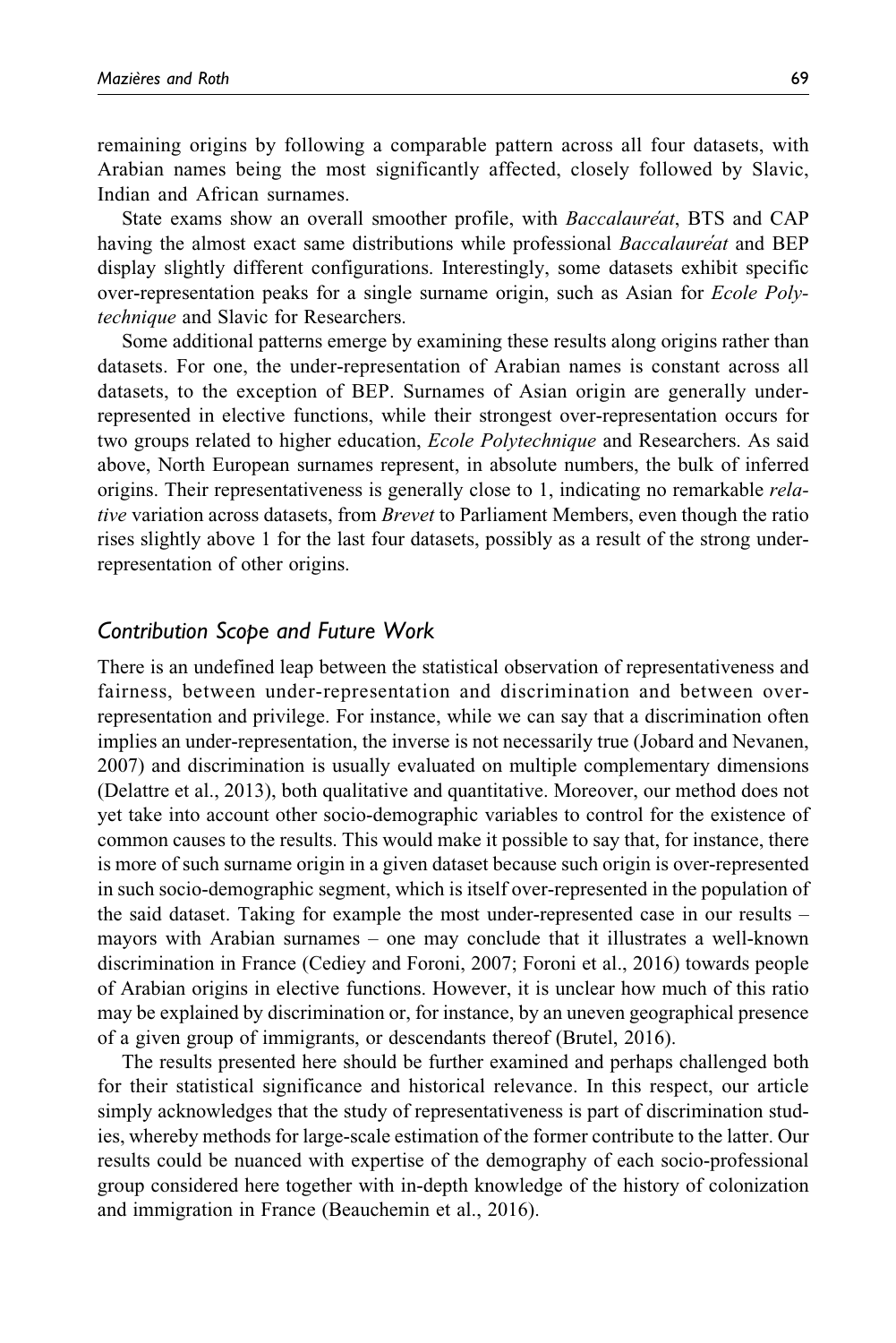Finally, while we applied our methodology to datasets representative of certain groups in French society, comparisons with other contexts (countries, world regions, transnational entities) with the help of relevant surname datasets could yield fruitful insights on both our method and on possible interpretations.

# Concluding Remarks

The aim of this article lies in demonstrating the feasibility of a technique of estimation of representativeness based on a combination of open data sources, in contexts where data explicitly documenting individual origins may be difficult to process. We endeavored at showing that these methods can work in the absence of public data and/or data specifying distribution priors (Chang et al., 2010) or *a priori* ethnic taxonomies (Ambekar et al., 2009).

By making the model available to anyone and relying on data open sources, we hope to encourage further exploration and improvements of such techniques, especially in the context of discrimination studies and the discussion of the specific biases corresponding to present and future datasets.

#### Acknowledgements

The authors would like to thank Telmo Menezes, Mikaela Keller, Elian Carsenat, Jean-Philippe Cointet, Élise Marsicano, Fabien Jobard, Jérémy Levy and Mélanie Bourgeois for their help with this research.

### Declaration of Conflicting Interests

The author(s) declared no potential conflicts of interest with respect to the research, authorship, and/or publication of this article.

### Funding

The author(s) disclosed receipt of the following financial support for the research, authorship, and/ or publication of this article: This article has been partially supported by the 'Algodiv' grant (ANR-15-CE38-0001) funded by the ANR (French National Agency of Research).

#### **Notes**

- 1. Using the query 1800:2020[dp] on<https://www.ncbi.nlm.nih.gov/pubmed/>
- 2. Natural Earth Data, 1:110m Cultural Vectors, [http://www.naturalearthdata.com/downloads/](http://www.naturalearthdata.com/downloads/110m-cultural-vectors/) [110m-cultural-vectors/](http://www.naturalearthdata.com/downloads/110m-cultural-vectors/)
- 3. We concretely apply a multinomial naive Bayes model with an additive (Laplace/Lidstone) smoothing parameter of 0.1. A programming notebook is available to observe and reproduce all steps described here:<https://namograph.antonomase.fr/>
- 4. More precisely, we compute P (actual = i|guessed = j) as  $C_{ij}/\sum_j C_{ij}$ , Moreover, since the confusion matrix is computed using prior proportions of surname origins extracted from Pubmed, it is likely to be based on priors which very significantly diverge from the average proportions of surname origins in the "general" French population. To accommodate for the Pubmed bias as much as possible, we adjust the priors of the confusion matrix so that they match a distribution guessed initially by the uncorrected classifier on the Brevet dataset. This uncorrected distribution yields respectively 4.8, 8.3, 3.1, 20.7, 3.4, 57.1 and 2.6  $\%$  for each of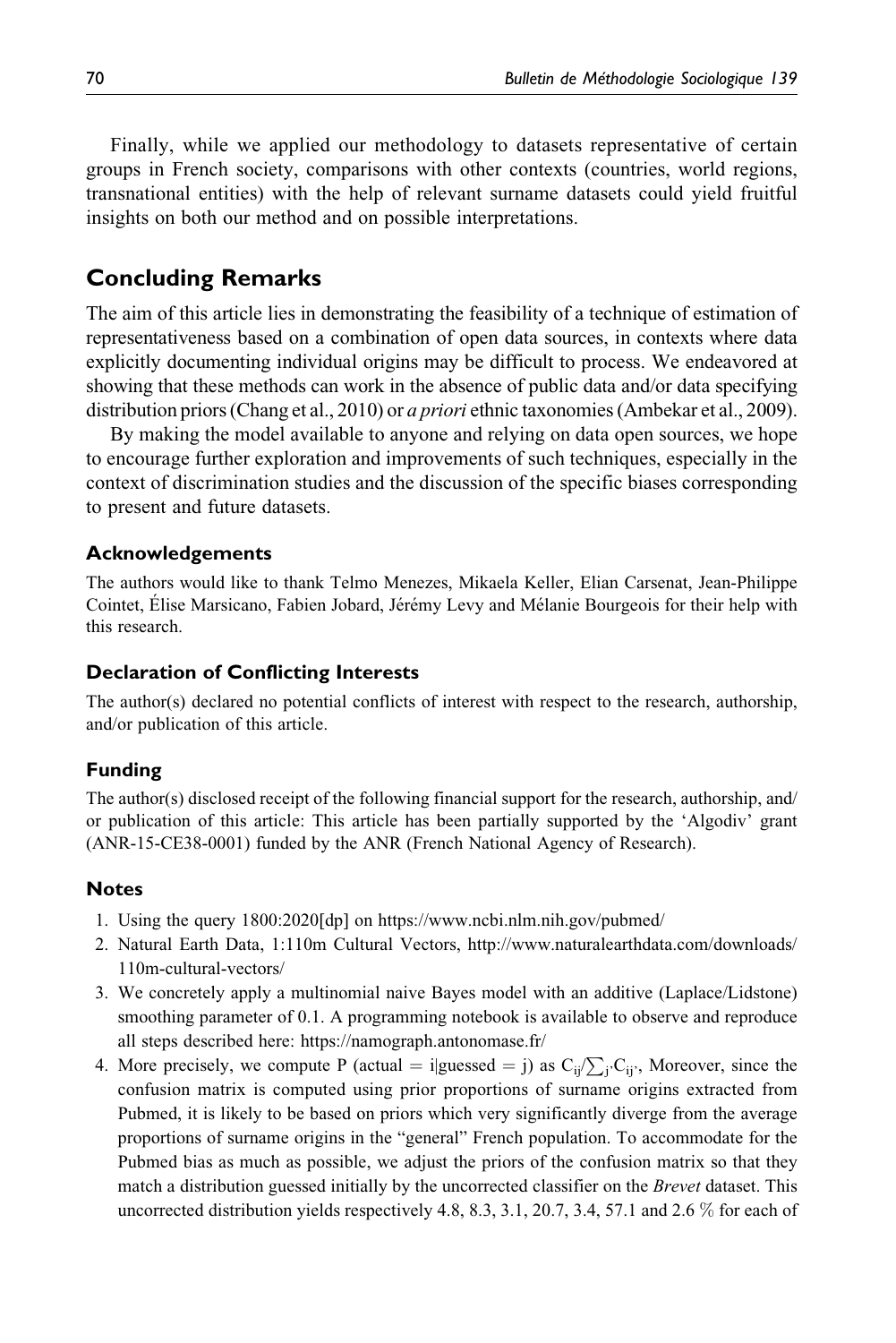the origins: African, Arabian, Asian, Central SE, Indian, NE, and Slavic. We thus correct the original confusion matrix of Table 2 by making column sample sizes proportional to these figures. In other words, the confusion matrix that we eventually use exhibits a structure more similar to that of the initially guessed *Brevet* proportions than the Pubmed ones.

- 5. Source for all 2008 exams:<http://www.bankexam.fr/resultat/2008>
- 6. Source: Online directory of the Ordre National des Pharmaciens: [http://www.ordre.](http://www.ordre.pharmacien.fr/annuaire/pharmacien) [pharmacien.fr/annuaire/pharmacien](http://www.ordre.pharmacien.fr/annuaire/pharmacien)
- 7. Source: French government open data repository: [https://www.data.gouv.fr/fr/datasets/](https://www.data.gouv.fr/fr/datasets/liste-des-maires-au-17-juin-2014/) [liste-des-maires-au-17-juin-2014/](https://www.data.gouv.fr/fr/datasets/liste-des-maires-au-17-juin-2014/)
- 8. Source: Online directory of the Parisian Bar Association: [http://www.avocatparis.org/](http://www.avocatparis.org/annuaire) [annuaire](http://www.avocatparis.org/annuaire)
- 9. Source: Alumni online directory of Ecole Polytechnique, [https://www.polytechnique.org/](https://www.polytechnique.org/search) [search](https://www.polytechnique.org/search)
- 10. Only independent, salaried and honorary accountants. Source: Online directory of the Ordre National des Experts-Comptables:<http://www.experts-comptables.fr/annuaire>
- 11. Source: Online directory of the *Ordre National des Vétérinaires*: [https://www.veterinaire.fr/](https://www.veterinaire.fr/outils-et-services/trouver-un-veterinaire.html) [outils-et-services/trouver-un-veterinaire.html](https://www.veterinaire.fr/outils-et-services/trouver-un-veterinaire.html)
- 12. Only tenured researchers. Source: CNRS Online directory: [https://annuaire.cnrs.fr/l3c/owa/](https://annuaire.cnrs.fr/l3c/owa/annuaire.recherche/index.html) [annuaire.recherche/index.html](https://annuaire.cnrs.fr/l3c/owa/annuaire.recherche/index.html)
- 13. Source: French National Assembly online database: [http://www.assemblee-nationale.fr/](http://www.assemblee-nationale.fr/sycomore/liste_legislature.asp?legislature=48) [sycomore/liste\\_legislature.asp?legislature](http://www.assemblee-nationale.fr/sycomore/liste_legislature.asp?legislature=48)=[48](http://www.assemblee-nationale.fr/sycomore/liste_legislature.asp?legislature=48)
- 14. Source: Bibliographical notices of French Senators,<https://www.senat.fr/elus.html>

#### **References**

- Ambekar A, Ward C, Mohammed J, Male S and Skiena S (2009) Name-Ethnicity Classification from Open Sources. In: Proceedings of the 15th ACM SIGKDD International Conference on Knowledge Discovery and Data Mining. ACM, 49-58.
- Barth F (1998) Ethnic Groups and Boundaries: The Social Organization of Culture Difference. Illinois: Waveland Press.
- Beauchemin C, Hamel C and Simon P (2016) Trajectoires et origines: enquête sur la diversité des populations en France. Paris: Ined Editions.
- Brutel C (2016) La localisation géographique des immigrés: une forte concentration dans l'aire urbaine de Paris. *INSEE Première*. Numéro 1591.
- Cediey E and Foroni F (2007) Les discriminations a` raison de 'l'origine' dans les embauches en France. Bureau International du Travail.
- Chang J, Rosenn I, Backstrom L and Marlow C (2010) Epluribus: Ethnicity on Social Networks. ICWSM 10: 18-25.
- Choi BC, Hanley J, Holowaty EJ and Dale D (1993) Use of Surnames to Identify Individuals of Chinese Ancestry. American Journal of Epidemiology 138(9): 723-734.
- Clark G (2014) The Son Also Rises: Surnames and the History of Social Mobility. Princeton: Princeton University Press.
- Delattre E, Leandri N, Meurs D and Rathelot R (2013) Trois approches de la discrimination: évaluations indirectes, expérimentation, discriminations ressenties. Economie et statistique 464(1): 7-13.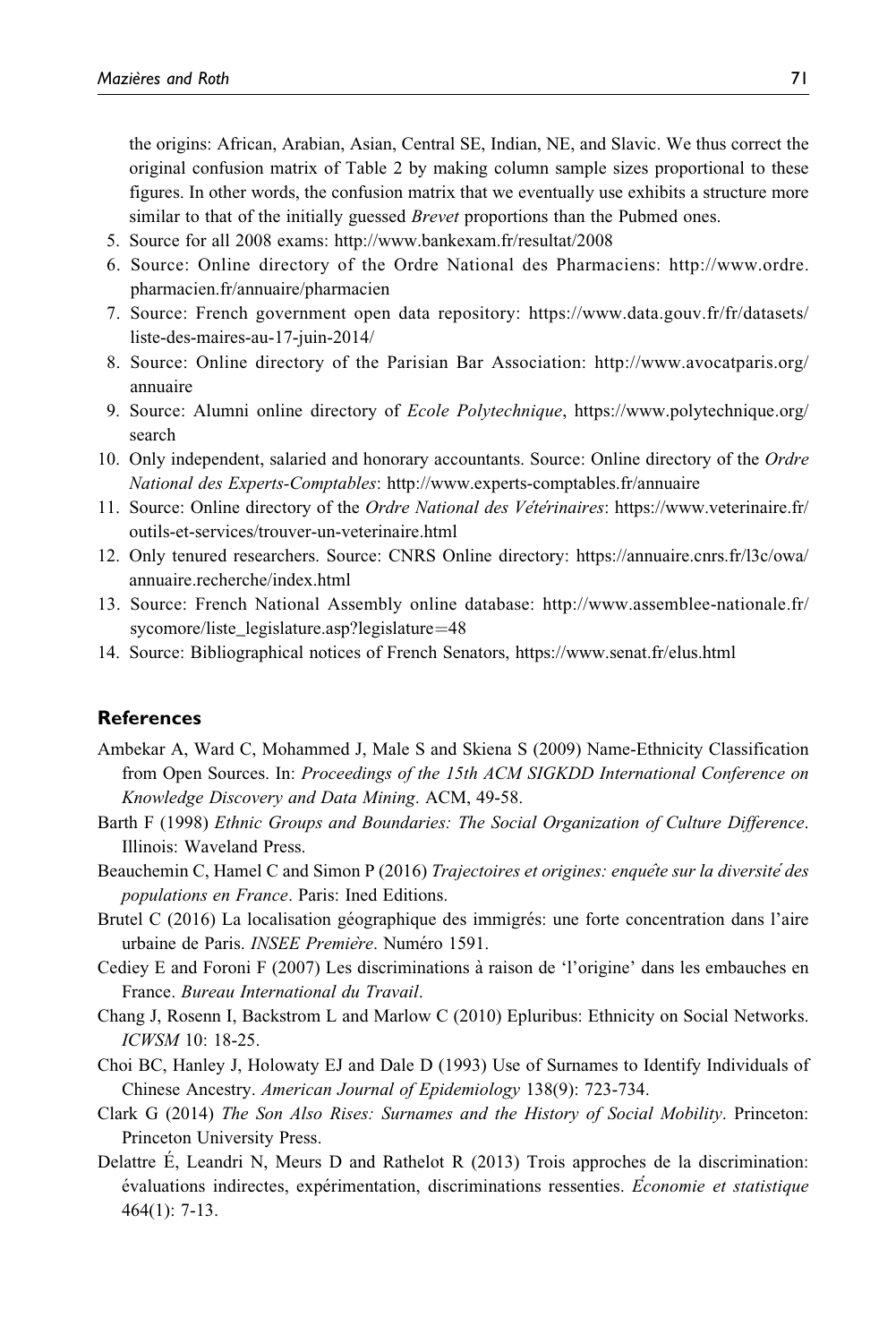- Foroni F, Ruault M and Valat E (2016) Discrimination a` l'embauche selon 'l'origine': que nous apprend le testing auprès de grandes entreprises? Ministere du Travail.
- Güell M, Mora JVR and Telmer CI (2015) Intergenerational Mobility and the Informational Content of Surnames. Review of Economic Studies 82: 693-735.
- Herfindahl OC (1950) Concentration in the Steel Industry. PhD Thesis, New York, Columbia University.
- Hirschman AO (1945) National Power and the Structure of Foreign Trade. Volume 105. California: University of California Press.
- Jobard F and Nevanen S (2007) The Color of Judgment Discrimination in Rulings on Cases Involving Offenses Against French Police Officers, 1965–2005. Revue Francaise de Sociologie 48(2): 243-272+439-441+445.
- Jobling MA (2001) In the Name of the Father: Surnames and Genetics. *TRENDS in Genetics* 17(6): 353-357.
- King TE, Ballereau SJ, Schürer KE and Jobling MA (2006) Genetic Signatures of Coancestry Within Surnames. Current Biology 16(4): 384-388.
- King TE and Jobling MA (2009) What's in a Name? Y Chromosomes, Surnames and the Genetic Genealogy Revolution. Trends in Genetics 25(8): 351-360.
- Lasker GW (1980) Surnames in the Study of Human Biology. American Anthropologist 82(3): 525-538.
- Lasker GW (1985) Surnames and Genetic Structure. Volume 1. Cambridge: Cambridge University Press.
- Lee J, Kim H, Ko M, Choi D, Choi J and Kang J (2017) Name Nationality Classification with Recurrent Neural Networks. In: Proceedings of the 26th IJCAI International Joint Conference on Artificial Intelligence.
- Mateos P (2007) A Review of Name-Based Ethnicity Classification Methods and their Potential in Population Studies. Population, Space and Place 13(4): 243-263.
- Mateos P (2014) Names, Ethnicity and Populations Tracing Identity in Space. Advances in Spatial Science. New York: Springer.
- Mislove A, Lehmann S, Ahn YY, Onnela JP and Rosenquist JN (2011) Understanding the Demographics of Twitter Users. ICWSM 11: 5th.
- Nieminen P and Isohanni M (1999) Bias Against European Journals in Medical Publication Databases. The Lancet 353(9164): 1592.
- Pedregosa F, Varoquaux G, Gramfort A, Michel V, Thirion B, Grisel O, Blondel M, Prettenhofer P, Weiss R, Dubourg V, et al. (2011) Scikit-Learn: Machine Learning in Python. *Journal of* Machine Learning Research 12(Oct): 2825-2830.
- Piazza A, Rendine S, Zei G, Moroni A and Cavalli-Sforza LL (1987) Migration Rates of Human Populations from Surname Distributions. Nature 329(6141): 714-716.
- Polednak AP (1993) Estimating Cervical Cancer Incidence in the Hispanic Population of Connecticut by Use of Surnames. Cancer 71(11): 3560-3564.
- Rosenfeld MJ (2008) Racial, Educational and Religious Endogamy in the United States: A Comparative Historical Perspective. Social Forces 87(1): 1-31.
- Shah BR, Chiu M, Amin S, Ramani M, Sadry S and Tu JV (2010) Surname Lists to Identify South Asian and Chinese Ethnicity from Secondary Data in Ontario, Canada: A Validation Study. BMC Medical Research Methodology 10(1): 42.